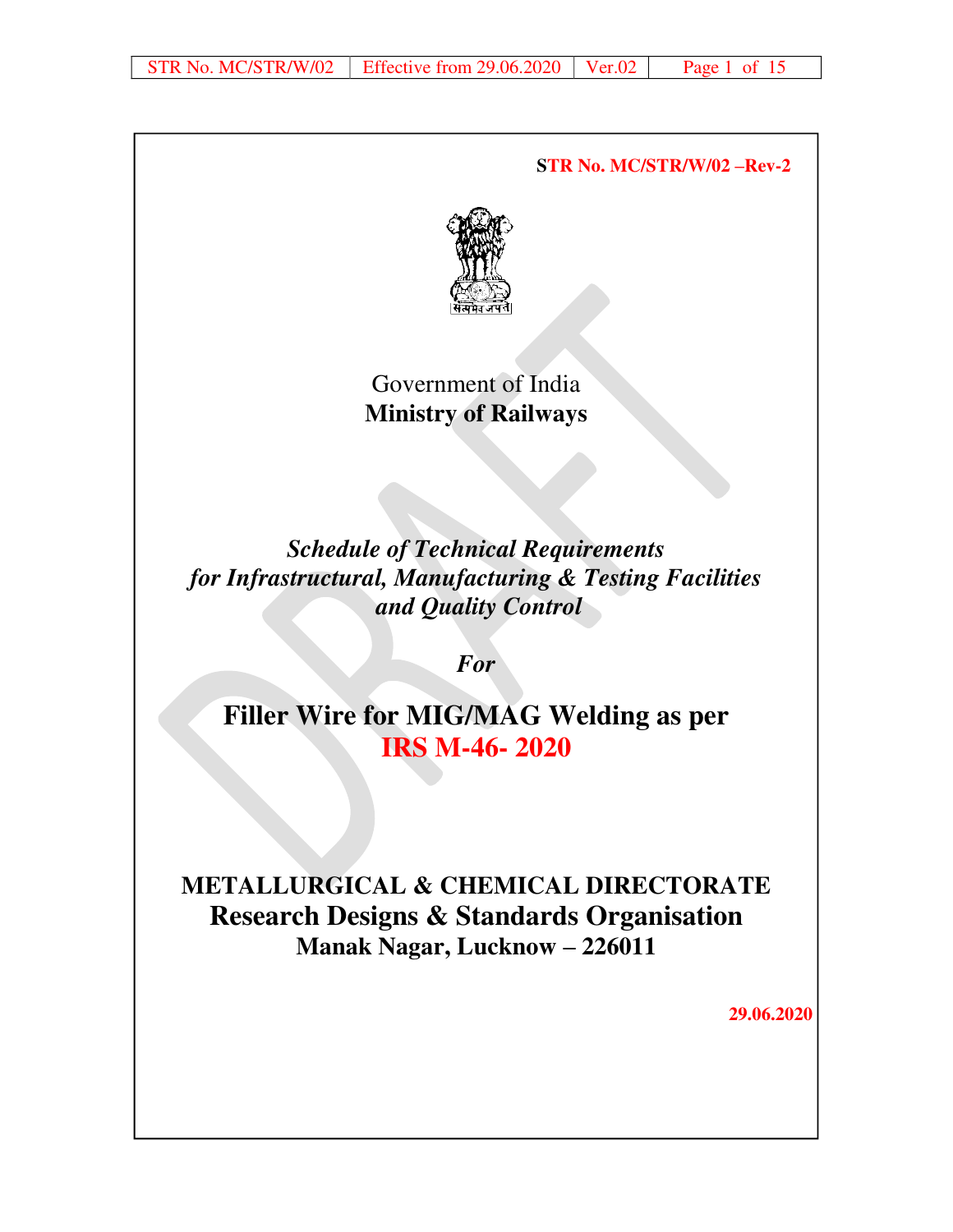## **1.0 SCOPE**

This schedule covers the technical requirements for manufacture of Filler Wire for MIG/MAG welding as per IRS M-46- 2020 (with or without shielding gas)

1.1 The filler wire for MIG/MAG welding have been grouped as below on the basis of infrastructure facilities, manufacturing process, quality control and application at users end.

| <b>Group VII A</b> | Solid MIG/MAG wire with shielding gas, Class I, II, III, IV,<br>V, VI & VII         |
|--------------------|-------------------------------------------------------------------------------------|
| <b>Group VII B</b> | i) Flux Cored MIG/MAG wire with shielding gas, Class I, II,<br>III, IV, V, VI & VII |
|                    | ii) Flux Cored wire, without shielding gas, Class I, II, & V                        |

1.2 **Fresh Approval** : The firms seeking for approval at RDSO shall apply a minimum of following classes in each groups and will have to qualify all the items of applied group:

| <b>Group No.</b> | <b>Minimum Class applied</b>                                                                                        |
|------------------|---------------------------------------------------------------------------------------------------------------------|
| $Group-VII A$    | Solid wire with shielding gas- $(1)$ + $(II)$ or III or IV or V or VI<br>or VII)                                    |
| $Group-VII B$    | i) Flux Cored wire with shielding gas- $(I \text{ or } II) + (III \text{ or } IV \text{ or } I)$<br>V or VI or VII) |
|                  | ii) Flux Cored wire without shielding gas- (I or II or V)                                                           |

- 1.3 The firm should have the experience of at least three (3) years of manufacturing and supplying/ exporting the applied welding consumables to the industries manufacturing earth moving equipments, marine industries and thermal power plants ( Enclose documentary evidences)
- 1.4 The firm should have annual turn over of minimum one (1) crore.

## **2.0 REQUIREMENTS FOR SOLID MIG/MAG WIRE (Group VIIA)**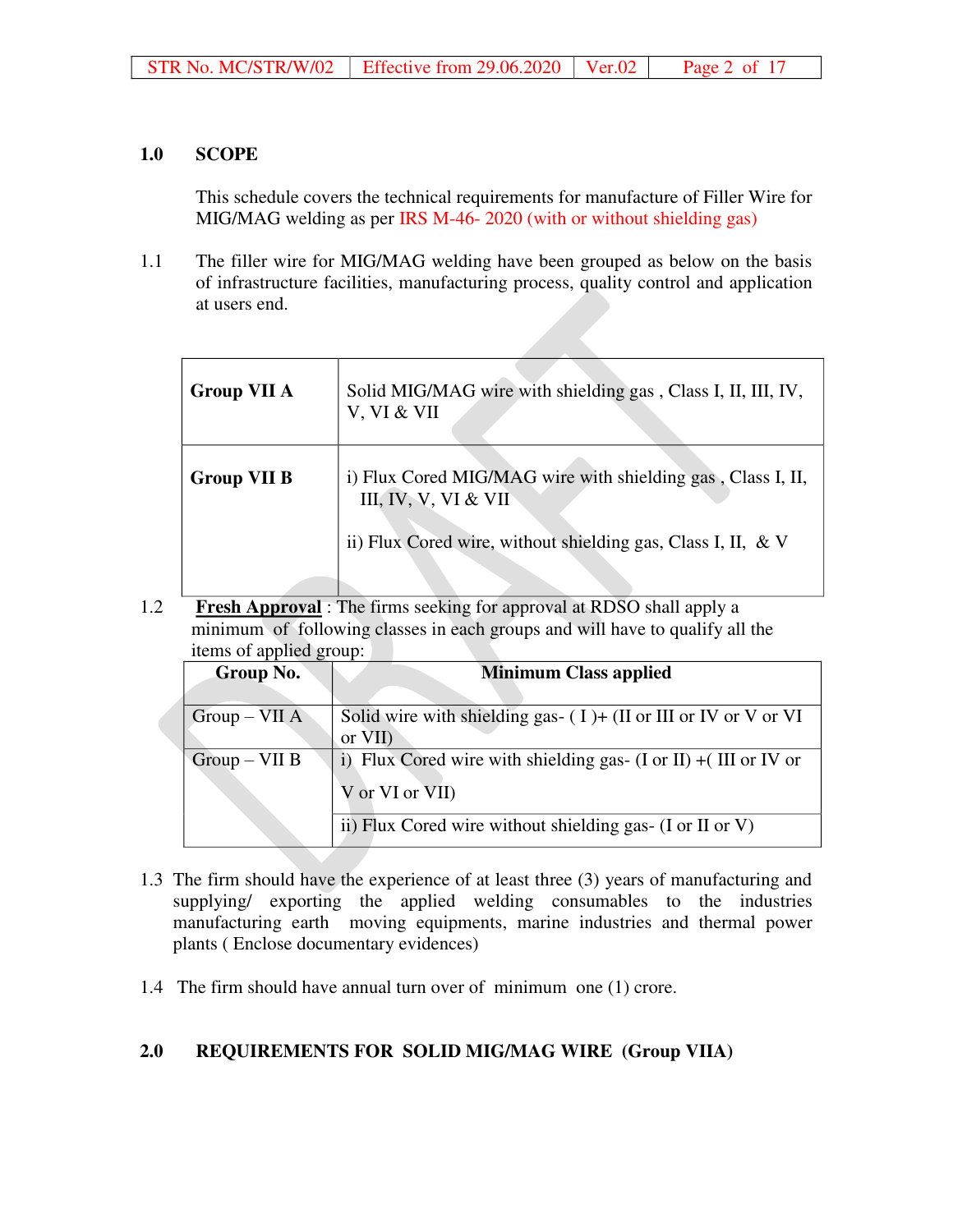## 2.1 **GENERAL**

- 2.1.1 The firm should have well illuminated and ventilated covered shed with sufficient height and space for various manufacturing activities like Decoiling, Wire drawing, Annealing, Wet wire drawing, Pickling, Washing, Copper Coating, Finished drawing, Spooling, Packing etc.
- 2.1.2 Separate identified area for storage of raw materials and finished products and scrap.
- 2.1.3 The firm should have separate welding room for carrying out performance test and test weld preparations.
- 2.1.4 Separate quality control laboratory for mechanical and chemical testing.
- 2.1.5 Machining facilities at same location for preparation of test pieces from weld assembly.
- 2.1.5.1 **Group VII A & VIIB** (except class V, VI & VII)
- i) Lathe Machine for preparation of All Weld tensile test pieces.
- ii) Shaping Machine for shaping of test pieces, edge preparations on Plates & back gouging of welds.
- iii) V-notch cutter with gauge for cutting of V notch on impact test pieces.
- iv) Hand Grinder/Surface Grinder for surface Grinding/General Grinding
- v) Power Hacksaw
- 2.1.5.2 **Group VII B** (Class V, VI & VII) (flux cored with shielding gas)
	- i) Power Hacksaw
	- ii) Shaping
- 2.1.5.3 Group VII A (Class VI & VII) No machining facility is required.
- 2.1.6 The details of Manufacturing & testing facilities shall be submitted in format of Annexure to STR as per Annex-I
- 2.1.7 The details about applied items and its test results as per Annex-III  $&$  IV

## 2.2 **MINIMUM PRODUCTION FACILITIES**

- 2.2.1 The firm should have Dry wire drawing machine with facilities for cleaning and at least two stage reduction of wire. (This is exempted for stainless steel wire, class VI & VII)
- 2.2.2 The firm should have De coiler working in tandem with Wire Drawing Machine or separately installed for straightening and cutting the wire in standard length.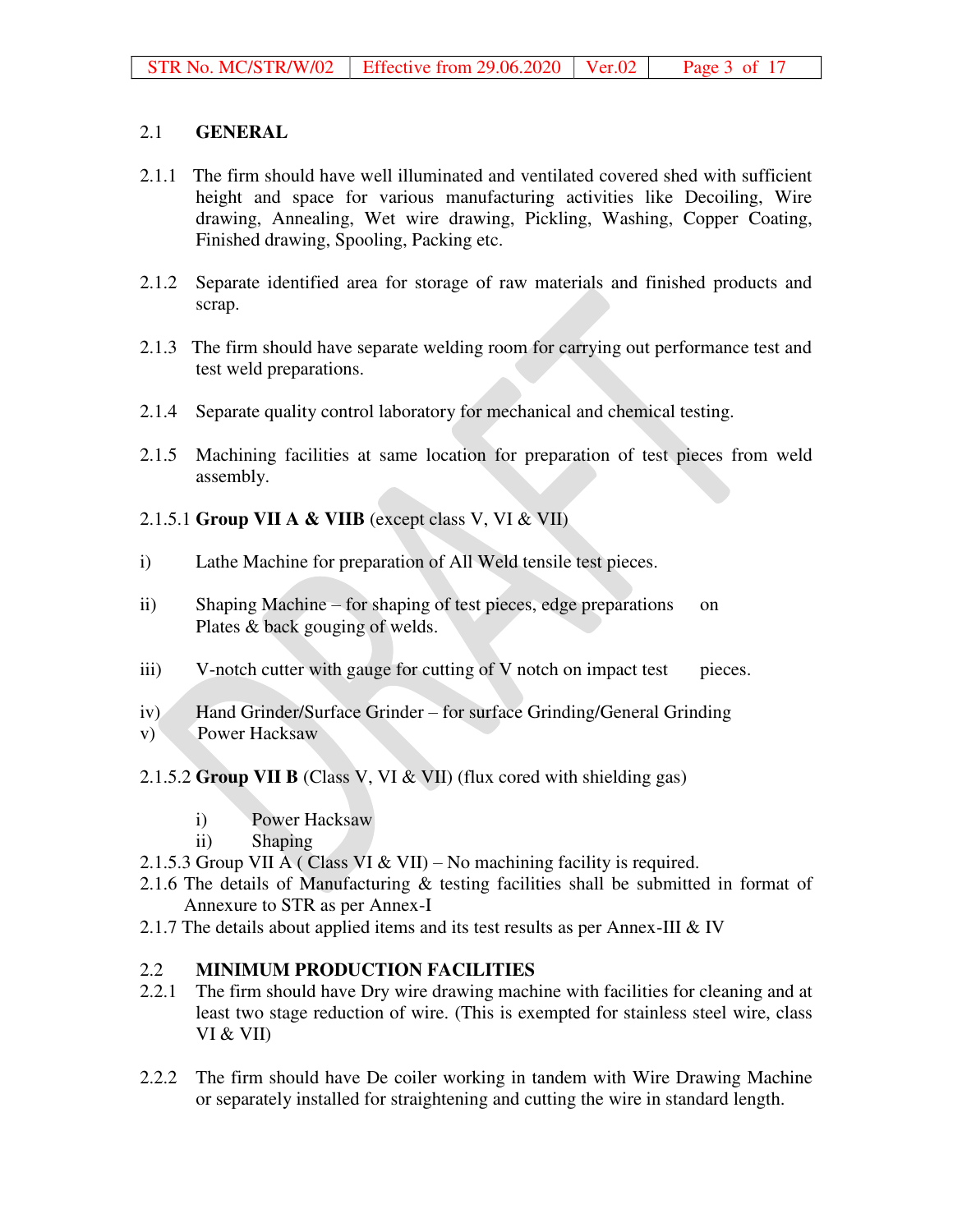- 2.2.3 The firm should have Annealing Furnace, Temp. 900ºC of suitable size and capacity for inter-stage annealing of wire. This is mandatory for firms working with wire/rod of initial diameter of 8 mm or more. (This is exempted for stainless steel wire , class VI & VII).
- 2.2.4 The firm should have Automatic/Semi-automatic continuous type Wet wire drawing machine.
- 2.2.5 The firm should have Pickling and Washing bath of suitable capacity for continuous cleaning and rinsing of drawn wire.
- 2.2.6 The firm should have Coppering bath for copper coating of the wire or have alternate arrangement for surface protection. (This is not mandatory for stainless steel wire, class VI & VII).
- 2.2.7 The firm should have Finished Drawing Machine and Spooling machine for layered winding of finished wires.
- 2.2.8 The firm should have butt welding machine for joining of wire.
- 2.2.9 The firm should have weighing machine of capacity 20 kg. for weighing the spool of finished wire.
- 2.2.10 The firm should have packing arrangement as per clause 5 of IRS M 46 20.

#### **2.3 TESTING FACILITIES**

#### **2.3.1 GENERAL AND CHEMICAL TESTING**

- 2.3.1.1 The firm should have duly calibrated micrometer with least count 0.01mm. for measurement of diameter of wire and straight edge metallic scale (least count 1mm), length 1metre min. for measurement of cast & helix.
- 2.3.1.2 The firm should have arrangement for measurement of copper coating thickness of wire by absorption spectrometer/wet analysis method.
- 2.3.1.3 The firm should have one Tensile Testing Machine, capacity 5 MT min. for carrying tensile testing of finished wire. (This is not mandatory for class VI & VII). 20 MT UTM may be used if it has scale for testing of 5MT.
- 2.3.1.4 The firm should have one MIG/MAG Welding machine, cap 500Amps min., complete with wire feeder unit, Nozzle of various sizes and Shielding gas as per requirement of the class for carrying out performance test  $\&$  making test welds.
- 2.3.1.5 The firm should have one Hydrogen Determination Apparatus for measuring diffusible Hydrogen content in weld metal. (This is not required for class VI &VII)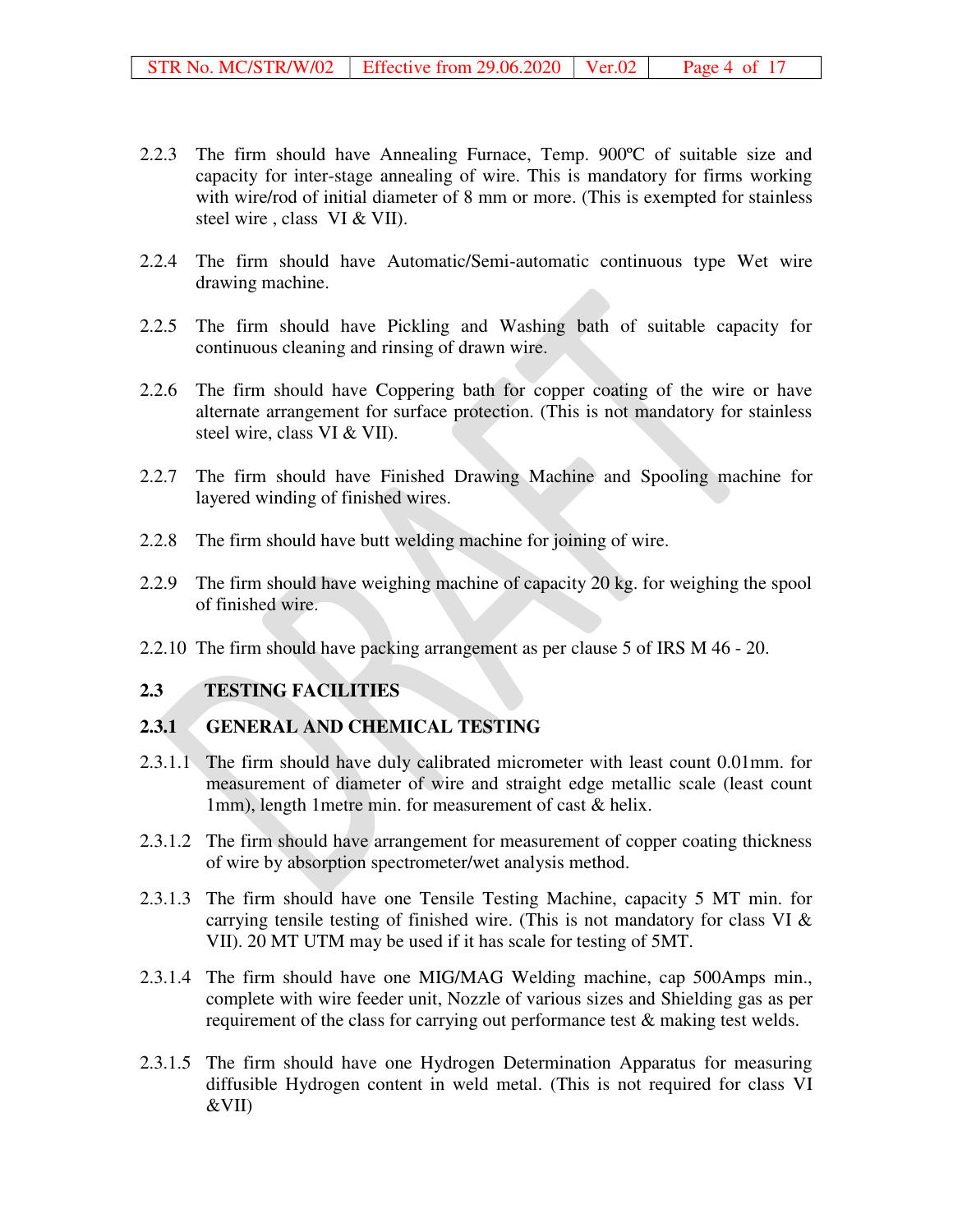- 2.3.1.6 The firm should have chemical testing laboratory for chemical analysis of raw materials and weld metal.
- 2.3.1.7 The chemical laboratory should consist of Carbon-Sulphur determination apparatus, chemical balance, hot plate, muffle furnace (800ºC), electric oven, barometer, hygrometer, platinum crucible, glass wares and chemicals.
- 2.3.1.8 Humidity chamber for storage stability & corrosion test.
- 2.3.1.9 Ferrite meter for measuring of Ferrite in SS (for class VI & VII).
- Note: Use of Spectrometer or any other modern facility for determination of elements is permissible.
- 2.3.1.10 Radiographic (X –Rays or Gama Rays) test facility( Applicable for firms applying for radiographic Quality welding consumables)
- 2.3.1.11 Metallurgical Microscope

#### **2.3.2 MECHANICAL TESTING FACILITIES (for Class I, II, III & IV)**

- 2.3.2.1 The firm should have Universal Testing Machine of capacity 20 MT min. with necessary attachment for measuring Yield Load & Breaking Load of the weld metal. The machine should be calibrated by a recognized agency.
- 2.3.2.2 The firm should have duly calibrated Impact Testing Machine capacity 30 kgfm (Charpy 'V' notch type test piece) with testing facilities at room temperature, 0ºC -20ºC and -46ºC depending on the requirement of the product offered.

#### **2.3.3 MECHANICAL TESTING FACILITIES (for Class V only).**

2.3.3.1 The firm should have duly calibrated Hardness Testing Machine, Rockwell/Vicker's type for measuring weld metal hardness.

## **2.3.4 MECHANICAL TESTING FACILITIES FOR (Class VI and VII only).**

2.3.4.1 Not required

## **3.0 REQUIREMENTS FOR FLUX CORED WIRE MIG/MAG WIRE/WITH WITHOUT SHIELDING GAS (Group VII B)**

- **3.1 GENERAL**
- 3.1.1 The firm manufacturing flux-cored wire should have well illuminated and ventilated covered shed with sufficient height and space for various manufacturing activities consisting of Sieving of flux, Dry mixing, Wet mixing, Agglomerating, Continuous Flux-cored Wire manufacturing, void detection, Copper Coating/Surface Protection, Spooling and Packing.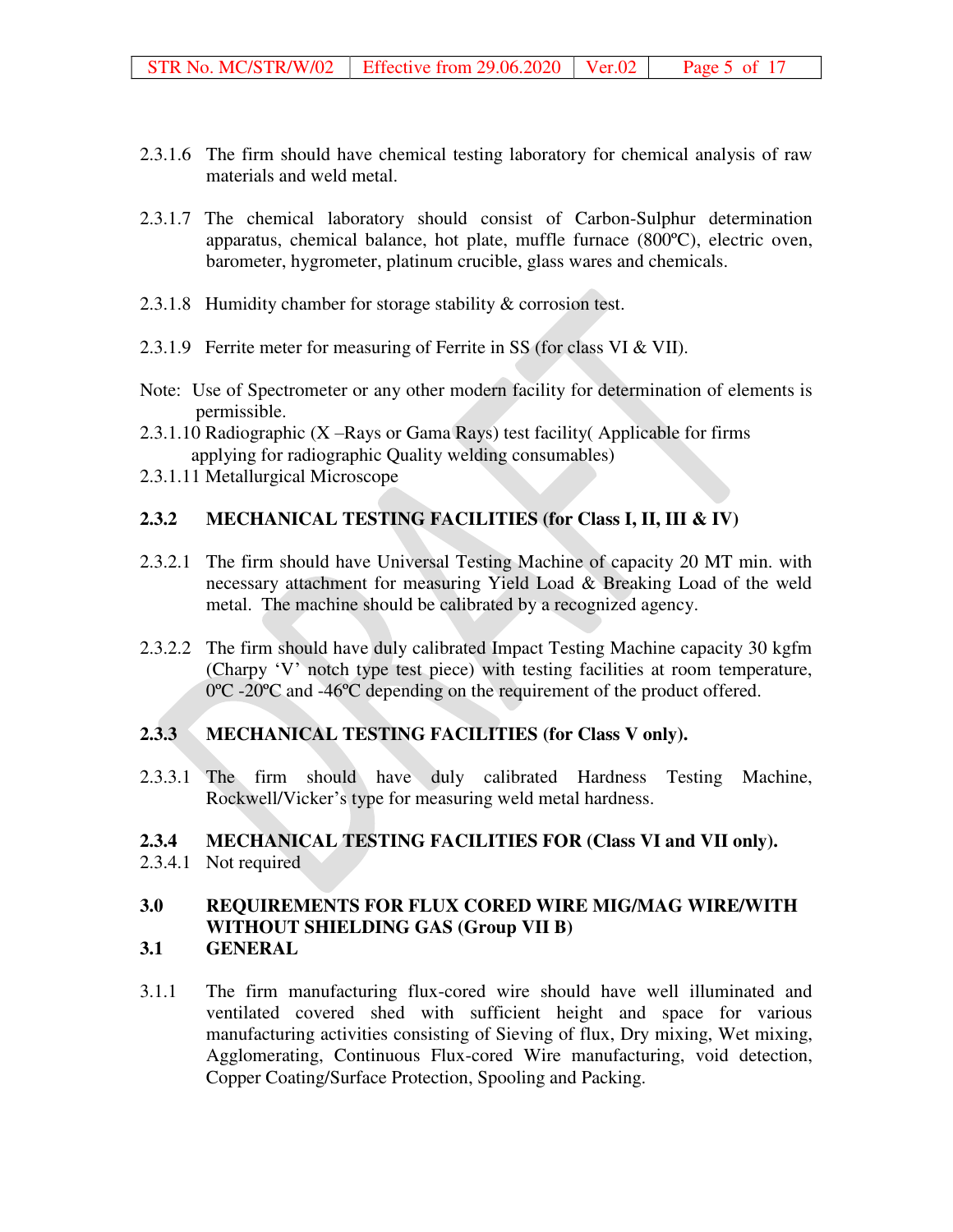- 3.1.2 The firm should have separate identified area for storage of raw material, finished product and scrap.
- 3.1.3 The firm should have separate welding room for carrying out performance test and test weld preparations.
- 3.1.4 The firm should have separate laboratory for mechanical and chemical testing of raw material and weld metal.

## **3.2 MINIMUM MANUFACTURING FACILITIES**

- 3.2.1 The firm should have Sieve of suitable mesh size for coarse separation of the ingredients.
- 3.2.2 The firm should have Automatic/Semi-automatic Dry Mixer of suitable capacity for dry mixing of flux ingredients.
- **3.2.3** The firm should have Automatic/Semi-automatic Wet Mixer of suitable capacity for wet mixing of flux ingredients with the binder, **if wet mixing is necessary for flux preparation.**
- 3.2.4 The firm should have Drying Oven ,Temp. 250ºC. min. for initial drying of flux.
- **3.2.5** The firm should have Agglomerating Furnace, Temp. 600ºC. Min. with automatic temperature control for agglomeration of flux, **if agglomeration is necessary for flux preparation.**
- 3.2.6 The firm should have Sieve Sets for proper sizing of flux
- 3.2.7 The firm should have proper packing and storing arrangements for the flux.
- 3.2.8 The firm should have Continuous Flux Cored Wire Manufacturing Plant with arrangement for uniform filling of flux.
- 3.2.9 The firm should have butt welding machine for joining of wire.
- 3.2.10 The firm should have arrangement for copper coating or any other coating arrangement for protection of wire.
- 3.2.11 The firm should have Automatic/Semi-automatic Spooling machine for layered winding of finished wire.
- 3.2.12 The firm should have weighing machine of capacity 20 kg. for weighing the spool of finished wire.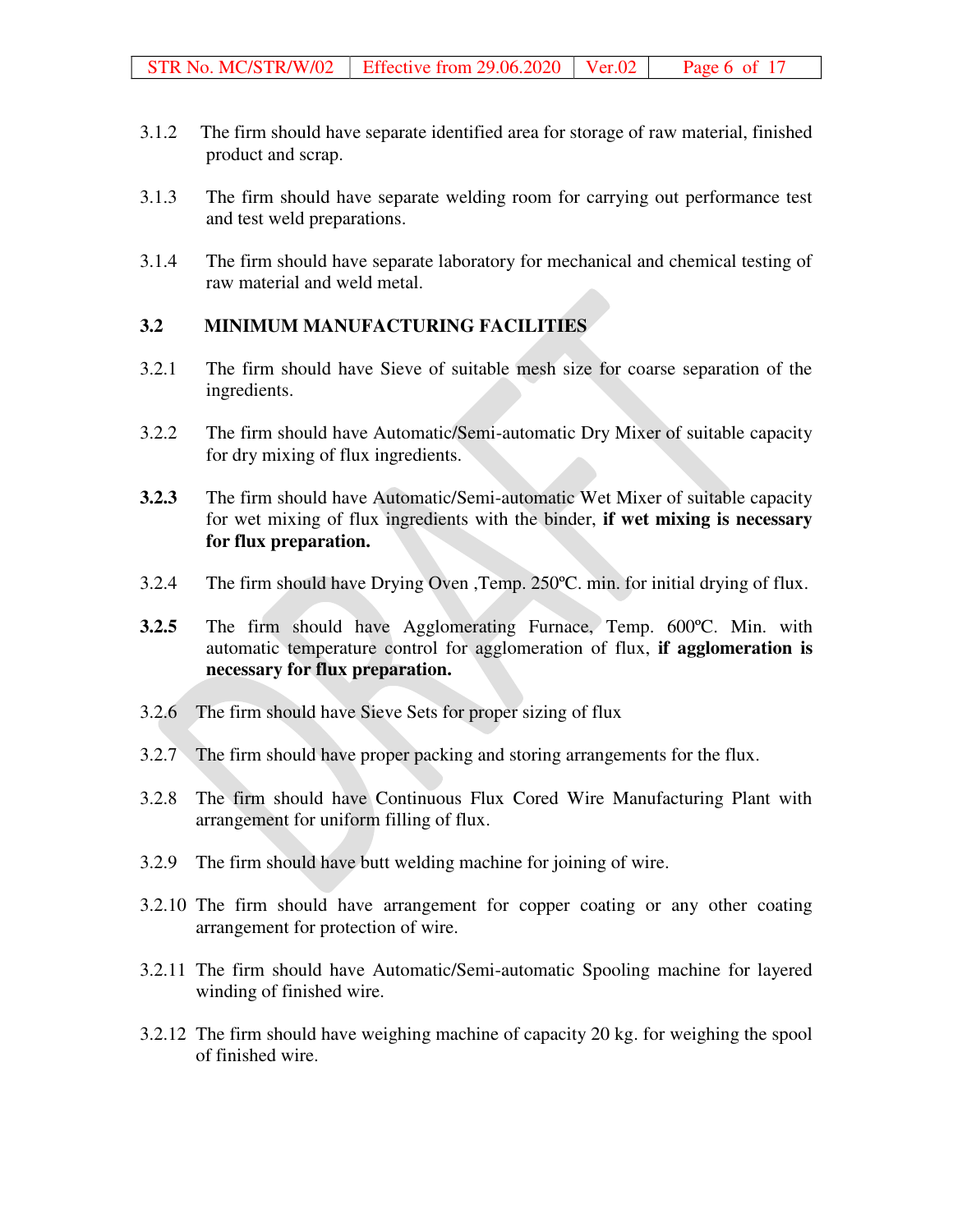3.2.13 The firm should have packing arrangement as per clause 5 of IRS M 46 - 20.

## **3.3 TESTING FACILITIES**

#### **3.3.1 GENERAL AND CHEMICAL TESTING**

- 3.3.1.1 The firm should have duly calibrated micrometer with least count 0.01mm. for measurement of diameter of wire.
- 3.3.1.1 The firm should have arrangement for measurement of copper coating thickness of wire by colorimeter/wet analysis method (for Copper Coated wire only).
- 3.3.1.2 The firm should have one MIG/MAG Welding machine, cap 500Amps min., complete with wire feeder unit, Nozzle of various sizes and Shielding gas as per requirement of the class for carrying out performance test & making test welds. Firms seeking approval for Flux-cored wire without shielding gas, should have suitable welding machine for carrying out performance test & making test welds using the filler wire without any shielding gas.
- 3.3.1.3 The firm should have one Hydrogen Determination Apparatus for measuring diffusible Hydrogen content in weld metal. (This is not required for class VI &VII).
- 3.3.1.4 The firm should have chemical testing laboratory for chemical analysis of raw materials and weld metal.
- 3.3.1.5 The chemical laboratory should consist of Carbon-Sulphur determination apparatus, chemical balance, hot plate, muffle furnace (800ºC), electric oven, barometer, hygrometer, platinum crucible, glass wares and chemicals.
- Note: Use of Spectrometer or any other modern facility for determination of elements is permissible.

#### **3.3.2 MECHANICAL TESTING (for Class I, II, III and IV)**

- 3.3.2.1 The firm should have Universal Testing Machine of capacity 20 MT min. with necessary attachment for measuring Yield Load & Breaking Load of the weld metal. The machine should be calibrated by a recognized agency.
- 3.3.2.2 The firm should have duly calibrated Impact Testing Machine capacity 30 kgfm (Charpy 'V' notch type test piece) with testing facilities at room temperature, 0ºC, -20ºC and - 46ºC.

## **3.3.3 MECHANICAL TESTING FACILITIES (for Class V only).**

3.3.3.1 The firm should have duly calibrated Hardness Testing Machine, Vicker's/Rockwell type for measuring weld metal hardness.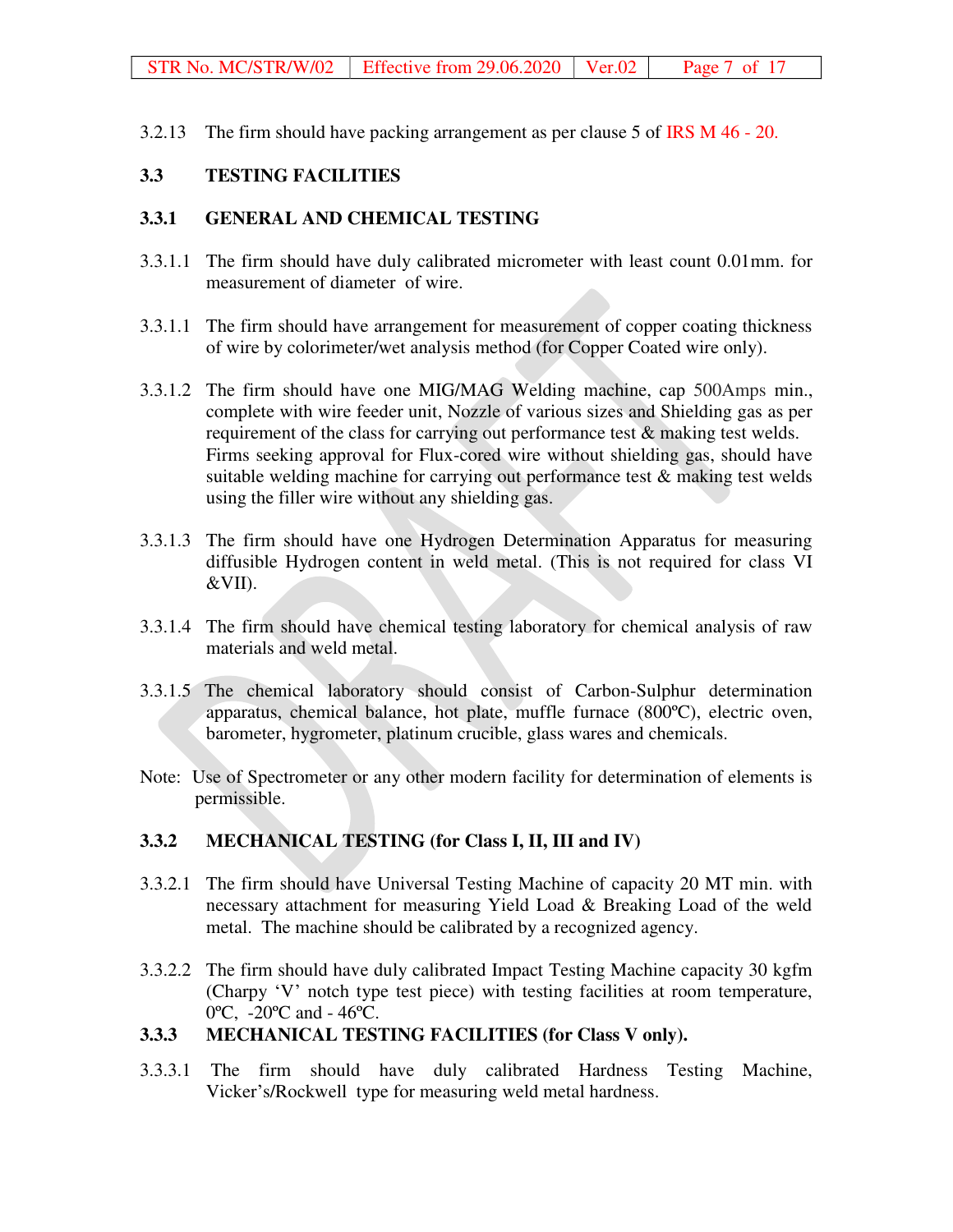#### **3.3.4 MECHANICAL TESTING FACILITIES FOR (Class VI and VII only).**

3.3.4.1 Not required

## **4.0 QUALITY CONTROL REQUIREMENTS**

- 4.1 There should exist a system to ensure traceability of the product from raw material stage to finished product stage.
- 4.2 Quality Assurance Plan (QAP) of the product to be submitted as per Guidelines by vendor in duplicate shall cover the following details-

| 1.             | Firm's Name                                                                                                                |
|----------------|----------------------------------------------------------------------------------------------------------------------------|
| 2.             | Firm's address                                                                                                             |
|                | <b>Head Office</b><br>(i)                                                                                                  |
|                | Works/Factory<br>(ii)                                                                                                      |
|                | PHONE/FAX<br>(iii)                                                                                                         |
| 3.             | Applied FOR TYPE OF CONSUMABLES :                                                                                          |
| $\overline{4}$ | <b>Quality Policy</b>                                                                                                      |
| 5.             | Valid ISO-9001-2000 Certificate for applied item                                                                           |
| 6.             | Organisation Chart showing Key personnel (Name, Designation, Qualification,<br>Experience, responsibilities)               |
| 7.             | Q.A. Organisation Chart (Name, Designation, Qualification, Experience,<br>responsibilities)                                |
| 8.             | Process Flow Chart /Description of Manufacturing Process                                                                   |
|                | It shall have various stages of manufacturing of Finished Product. Brief Description of<br>manufacturing of applied items. |
| 9.             | Format of Inspection Plan of Raw Material, In process, Finished product, packing<br>material                               |

## **GUIDE LINES FOR QUALITY ASSURANCE PLAN(QAP)**

#### Format of Sr.9

| S.  | Item | Sample      | Frequency | Parameters for | Specifica- | <b>Acceptance Test</b> | Traceability |
|-----|------|-------------|-----------|----------------|------------|------------------------|--------------|
| No. |      | <b>Size</b> |           | Inspection     | tion       | Criteria/Value         |              |
|     |      |             |           |                |            |                        |              |
|     |      |             |           |                |            |                        |              |
|     |      |             |           |                |            |                        |              |
|     |      |             |           |                |            |                        |              |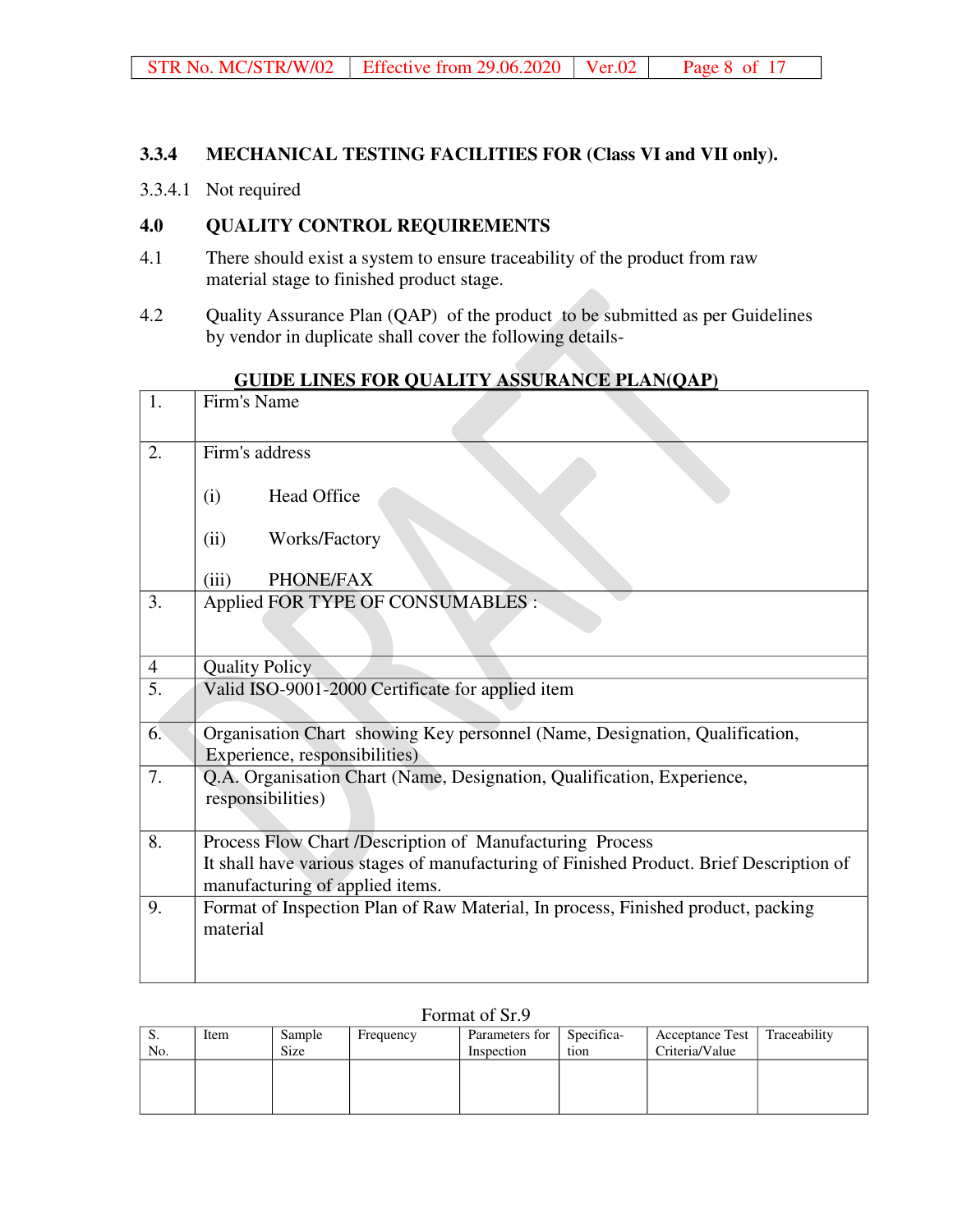| STR No. MC/STR/W/02   Effective from $29.06.2020$   Ver.02   Page 9 of 17 |  |
|---------------------------------------------------------------------------|--|

| 10.                     | Laid Down Procedure regarding identification of accepted/rejected material                                             |                                                                                          |          |           |                             |                                         |  |  |  |  |  |
|-------------------------|------------------------------------------------------------------------------------------------------------------------|------------------------------------------------------------------------------------------|----------|-----------|-----------------------------|-----------------------------------------|--|--|--|--|--|
| 11.                     | Laid down procedure regarding disposal of rejected Material at every stages from raw<br>materials to Finished Product. |                                                                                          |          |           |                             |                                         |  |  |  |  |  |
| 12.                     | Corrective & Preventive Action after rejection of material.                                                            |                                                                                          |          |           |                             |                                         |  |  |  |  |  |
| 13.                     | Storage Plan for raw material & Finished Product                                                                       |                                                                                          |          |           |                             |                                         |  |  |  |  |  |
| 14.                     |                                                                                                                        | List of Sub vendor & items supplied by them                                              |          |           |                             |                                         |  |  |  |  |  |
| 15.                     |                                                                                                                        | Criteria for selection of vendor                                                         |          |           |                             |                                         |  |  |  |  |  |
| 16.                     |                                                                                                                        | List of relevant IRS/IS/AWS/RDSO etc. available                                          |          |           |                             |                                         |  |  |  |  |  |
| 17.                     |                                                                                                                        | Laid Down Procedure for Handling customer complaint                                      |          |           |                             |                                         |  |  |  |  |  |
| 18.                     |                                                                                                                        | Detailed Policy of calibration of equipment/gauges & records.                            |          |           |                             |                                         |  |  |  |  |  |
| 19.                     |                                                                                                                        | In House Testing facilities available for calibration with the firm                      |          |           |                             |                                         |  |  |  |  |  |
| S.<br>No.               | Name of Master                                                                                                         | Make                                                                                     | Range    |           | Frequency of<br>calibration | Traceability to<br>National<br>Standard |  |  |  |  |  |
| 20.                     |                                                                                                                        | Personnel Trained for In-House Calibration                                               |          |           |                             |                                         |  |  |  |  |  |
| $\overline{S}$ .<br>No. | Name                                                                                                                   | Qualification                                                                            |          |           | Experience                  |                                         |  |  |  |  |  |
| 21.                     |                                                                                                                        | Calibration Plan of the items identified for specified calibration in STR/Specification. |          |           |                             |                                         |  |  |  |  |  |
| S.                      | Measuring                                                                                                              | Ref.Para of                                                                              | Range/   | Frequency | In-House/Out                | Name of                                 |  |  |  |  |  |
| No.                     | Equipments                                                                                                             | STR/Specn.                                                                               | Accuracy |           | Source                      | Agency                                  |  |  |  |  |  |
| 22.                     |                                                                                                                        | Calibration Plan for other measuring equipment                                           |          |           |                             |                                         |  |  |  |  |  |
| $\overline{S}$ .        | <b>Measuring Equipments</b>                                                                                            |                                                                                          | Range/   | Frequncy  | In-House/Out                | Name of                                 |  |  |  |  |  |
| No.                     |                                                                                                                        |                                                                                          | Accuracy |           | Source                      | Agency                                  |  |  |  |  |  |
| 23.                     |                                                                                                                        | Process Capability Calculation                                                           |          |           |                             |                                         |  |  |  |  |  |
| 24.                     |                                                                                                                        | Signature of quality Control                                                             |          |           |                             |                                         |  |  |  |  |  |
|                         |                                                                                                                        | Incharge on each Page No. of                                                             |          |           |                             |                                         |  |  |  |  |  |
|                         |                                                                                                                        | $QAP(X$ of $Y)$                                                                          |          |           |                             |                                         |  |  |  |  |  |

## 4.3

i) All the technical personnel responsible for supervision and handling of products and quality control activities should have Degree in Mechanical Engineering /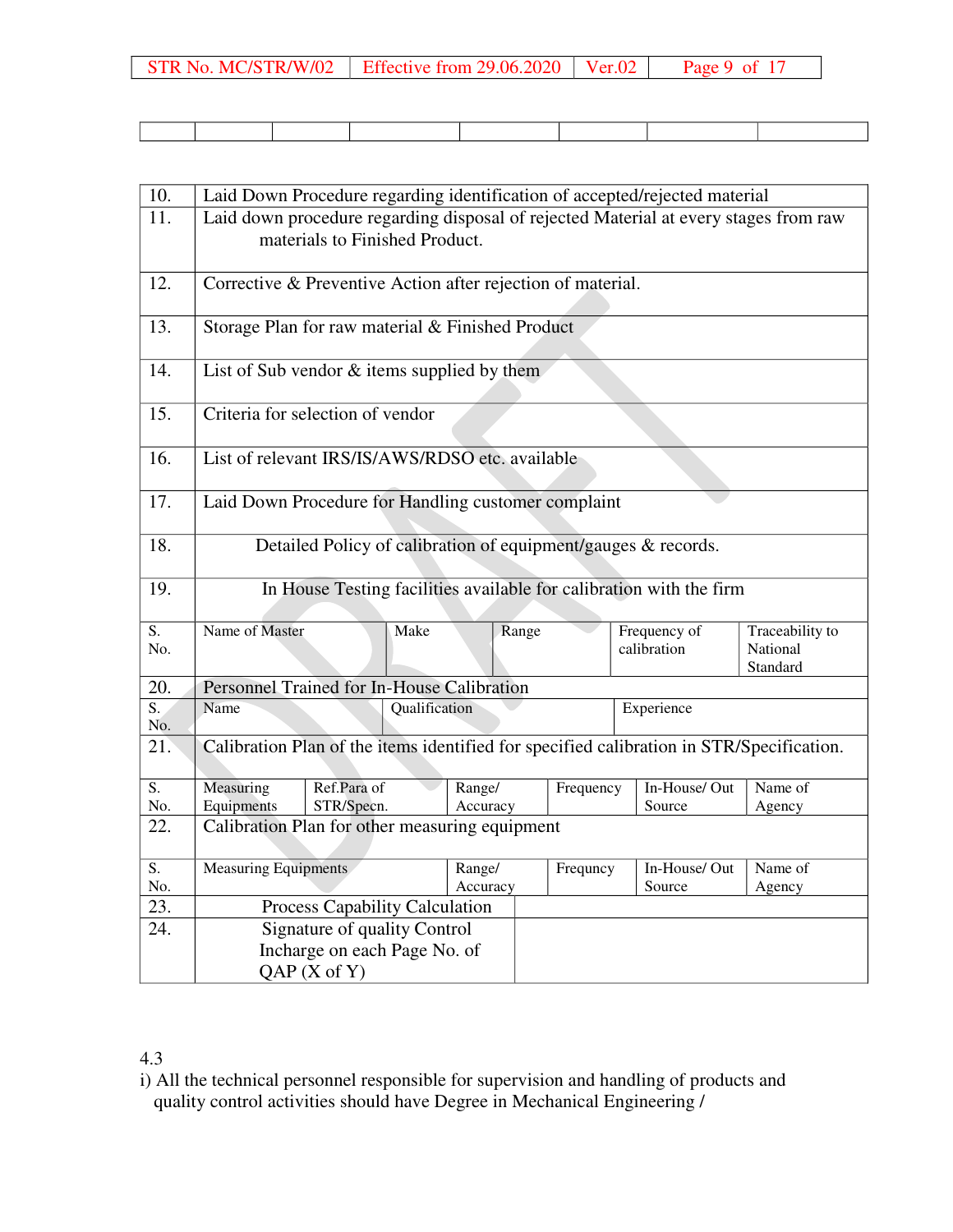Metallurgical Engineering with a minimum of three (3) years experience and should be working in the firm as regular employees

- ii) Artisan staff like machinist, welder and fitter should have ITI qualification in respective trade and time to time they should have been imparted training from recognized institution in the respective trades( Enclose training documents)
- iii) All employees should be on regular role.

.

- 4.4 The vendor shall have acquired ISO Certification ISO : 9001 : 2015 Certification in respect of all the products applied for and the same shall be covered in the certification.
- 4.5 There should exist a quality manual of the firm indicating the extent of control over production and testing.
- 4.6 The firm should ensure that proper analysis is being done on monthly basis to study the rejection at various internal stages and it is documented.
- 4.7 The firm should ensure that all the relevant specifications, IS standards are available with the firm.
- 4.8 The firm should ensure that proper record of complaints received from users (Railways) is being maintained and corrective action is taken.
- 4.9 Quality control measuring equipment/instrument like UTM, Impact testing machine, Vernier calipers /Screw gauge, Tong tester, Weight boxes etc. shall be periodically calibrated.
- 4.10 Minimum Qty. specified for up-gradation from Pt-II to Pt-I status as per Annex -II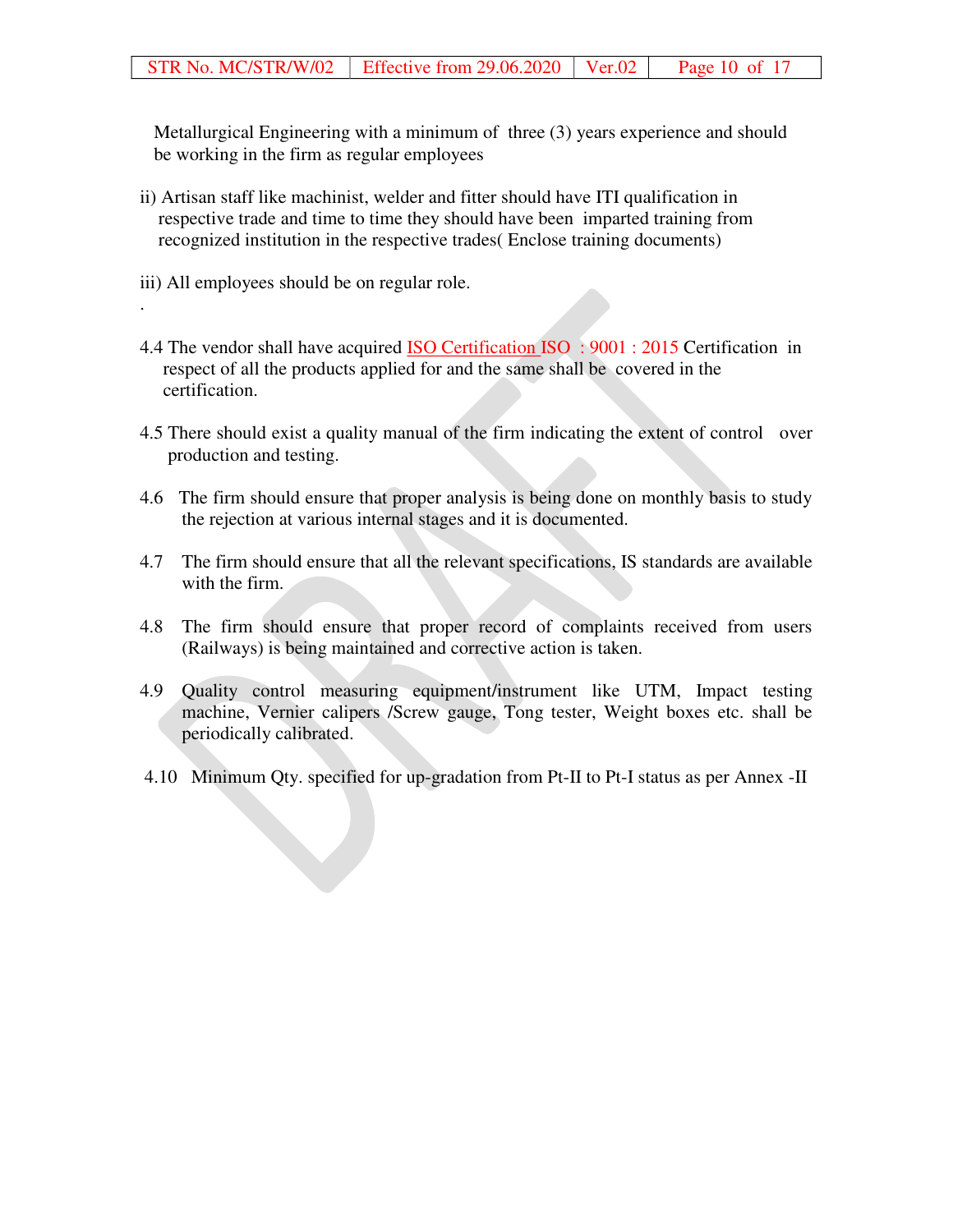#### **Annex- I**

## **ANNEXURE TO STR**

| S.No. | <b>STR</b> para | Requirement of M&P/T&P as per STR |             |                 | Details of the M&P/T&P available with the firm |      |         |       |          |           |
|-------|-----------------|-----------------------------------|-------------|-----------------|------------------------------------------------|------|---------|-------|----------|-----------|
|       | no.             |                                   |             |                 |                                                |      |         |       |          |           |
|       |                 | Name of M&P/T&P                   | Range /     | Name of M&P/T&P | Model                                          | Make | Machine | Year  | Range/   | Proof of  |
|       |                 |                                   | Capacity of |                 |                                                |      | no.     | of    | Capacity | ownership |
|       |                 |                                   | M&P/T&P     |                 |                                                |      |         | Built |          |           |
|       |                 |                                   |             |                 |                                                |      |         |       |          |           |
|       |                 |                                   |             |                 |                                                |      |         |       |          |           |
|       |                 |                                   |             |                 |                                                |      |         |       |          |           |
|       |                 |                                   |             |                 |                                                |      |         |       |          |           |
|       |                 |                                   |             |                 |                                                |      |         |       |          |           |
|       |                 |                                   |             |                 |                                                |      |         |       |          |           |

#### *UNDERTAKING OF THE FIRM*

*"I hereby give an undertaking that if at any time after approval is accorded, some machinery is found deficient without intimation to RDSO, and then it will be presumed that machinery was not there since beginning and firm's approval will be withdrawn immediately.''*

#### **Date:** Signature **Signature**

**Name in capitals & Designation**  Stamp of the firm

#### Note :

**Place:** 

- 1. Details of M & P should be furnished by vendor in complete as per format given aboveand also furnish the details of the ownership.
- 2. It should be mandatory to inform the RDSO through FAX (followed by confirmation copy through courier/speed post )as soon as any machinery is removed from the firm's premises (even for repair etc.). RDSO should be informed again, when is brought back and made operational. **Date: Signature**

**Place:** 

**Name in capitals & Designation**  Stamp of the firm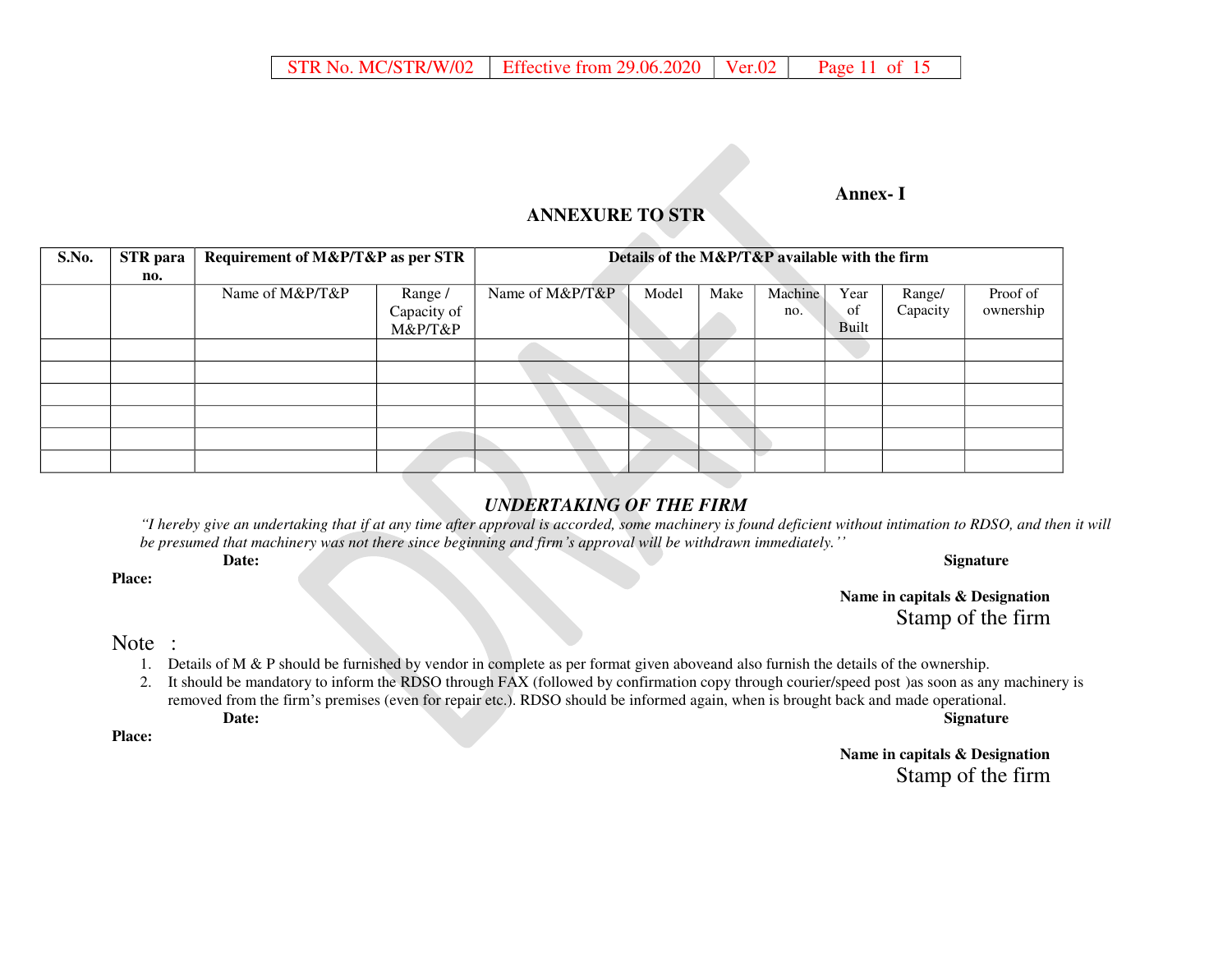#### **Annex- II**

# **Minimum essential quantity of MIG/MAG wire to be supplied to be on part-II list for consideration for up gradation in part-I**

| Sr. No.        | Group of MIG/MAG wire | <b>Minimum Quantity to be</b>   |
|----------------|-----------------------|---------------------------------|
|                |                       | supplied of each class to Zonal |
|                |                       | Railways, Production units &    |
|                |                       | wagon Builders only             |
| 1              | <b>Group-VIIA</b>     | 5,000Kg                         |
| $\overline{2}$ | <b>Group-VIIB</b>     | 5,000Kg                         |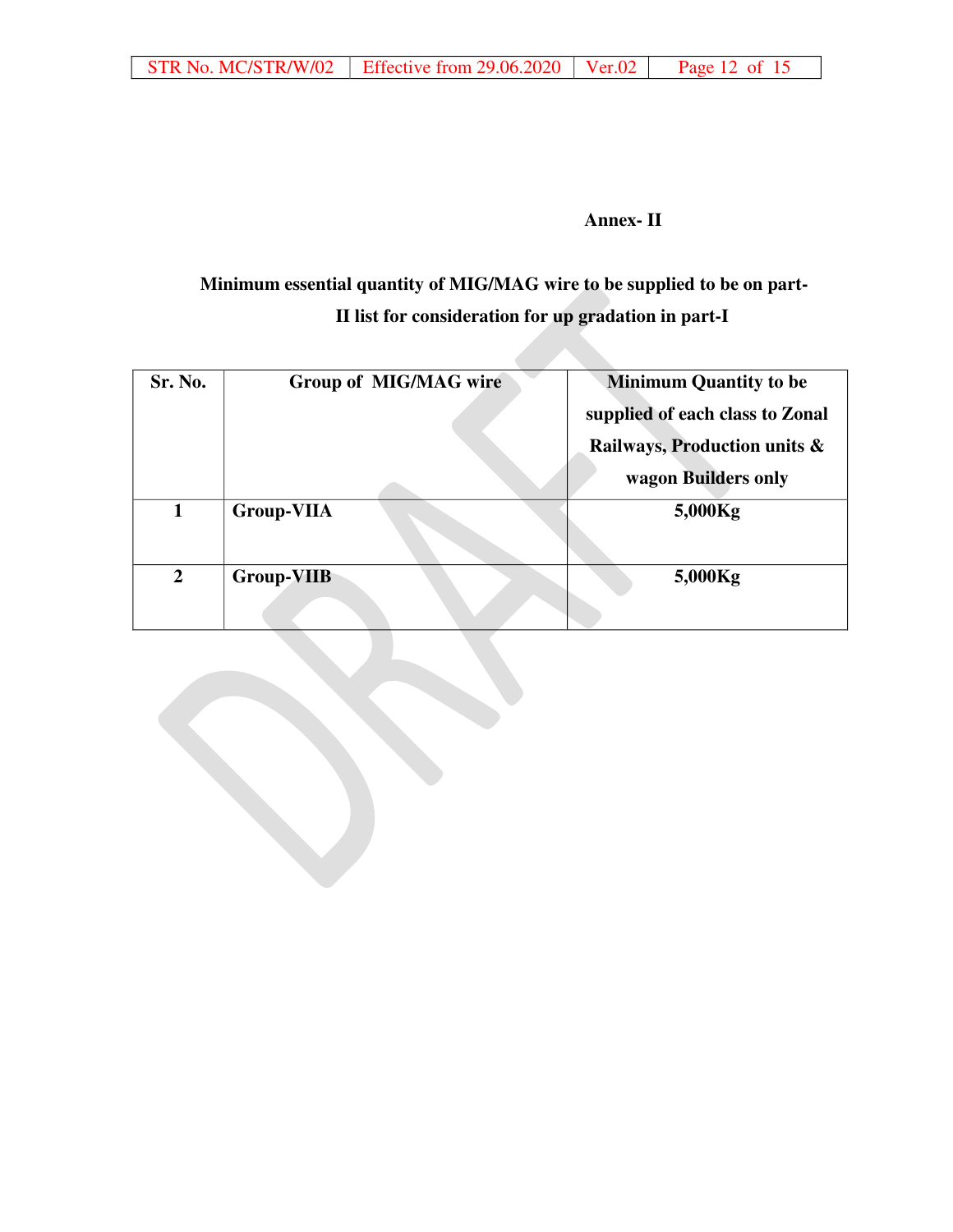**Annex- III**

#### GOVERNMENT OF INDIA – MINISTRY OF RAILWAYS RESEARCH DESIGNS & STANDARDS ORGANISATION MANAK NAGAR, Lucknow -226 011

Questionnaire Form in connection with assessment of indigenous MIG/MAG welding filler wires for use on Indian Railways (Please fill up one form for each brand)

1. Name and address of the manufacturer

Head Office :

Works/Factory :

PHONE/FAX :

- 2. Particulars of the brand offered for Assessment (Please enclose technical leaflet) : Name of brand :
	- 2.1 Class as per IRSM-46/03 for which required to be assessed
	- 2.2 Code No. as per BIS Specn. No. & Year :
	- 2.3 AWS Specification & Code :

#### 2.4 Sizes manufactured, current conditions & coating factor :

| Diameter of wire<br>ˈmml | Voltage<br>Volts) | Current range<br>(Amp) | Wire feed rate |
|--------------------------|-------------------|------------------------|----------------|
|                          |                   |                        |                |
|                          |                   |                        |                |
|                          |                   |                        |                |

2.5Type of wire:

Solid/Flux cored

- 2.6Type of surface protection
- 2.7Type of shielding gas required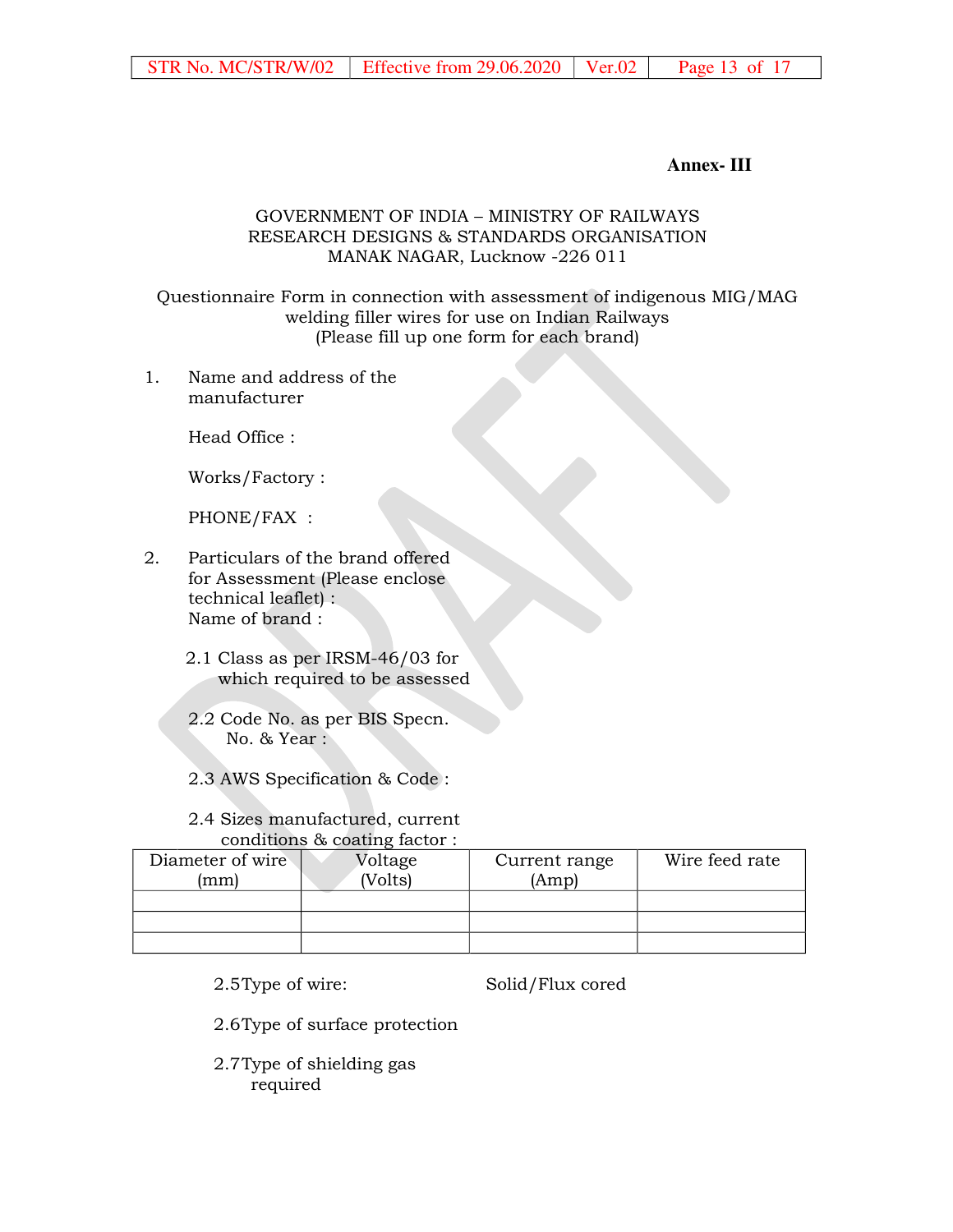- 3. Whether offered for initial assessment or periodic check :
- 4. Whether the offered brand is being checked at periodic intervals for production control. If yes, please indicate test results for minimum two sizes . (Including all the tests needed as per IRS:M46-03for offered class)
- 5. Whether the brand has been approved by NTH/BIS/LLOYODS Shipping or other approving Agency, If yes, submit a copy of approval Certificate :
- 6. Whether the brand offered is in regular production? If yes, please indicate average annual production :
- 7. Price per Kg : (for information only)

Size Rs…..

8. Special characteristics/ recommendation for the electrode, if any :

Note :

- 1. All the items are to be filled properly. Please write N.A. if not applicable. Form will be rejected without any further reference.
- 2. In case of customer complaint or failure to adhere to delivery schedule causing inconvenience to consignee, appropriate action will be taken against the firm as per extant DOP, RDSO's decision in this regard shall be final.
- 3. All dispute subject to Lucknow jurisdiction.

It is certified that QAP approved by RDSO is being followed and recipe and process have not been changed.

Encl : 1. Tech. Leaflet Signature of competent authority with designation and seal 2. BTC in standard format for at least Two sizes ( preferably 0.8 mm & 1.2 mm)